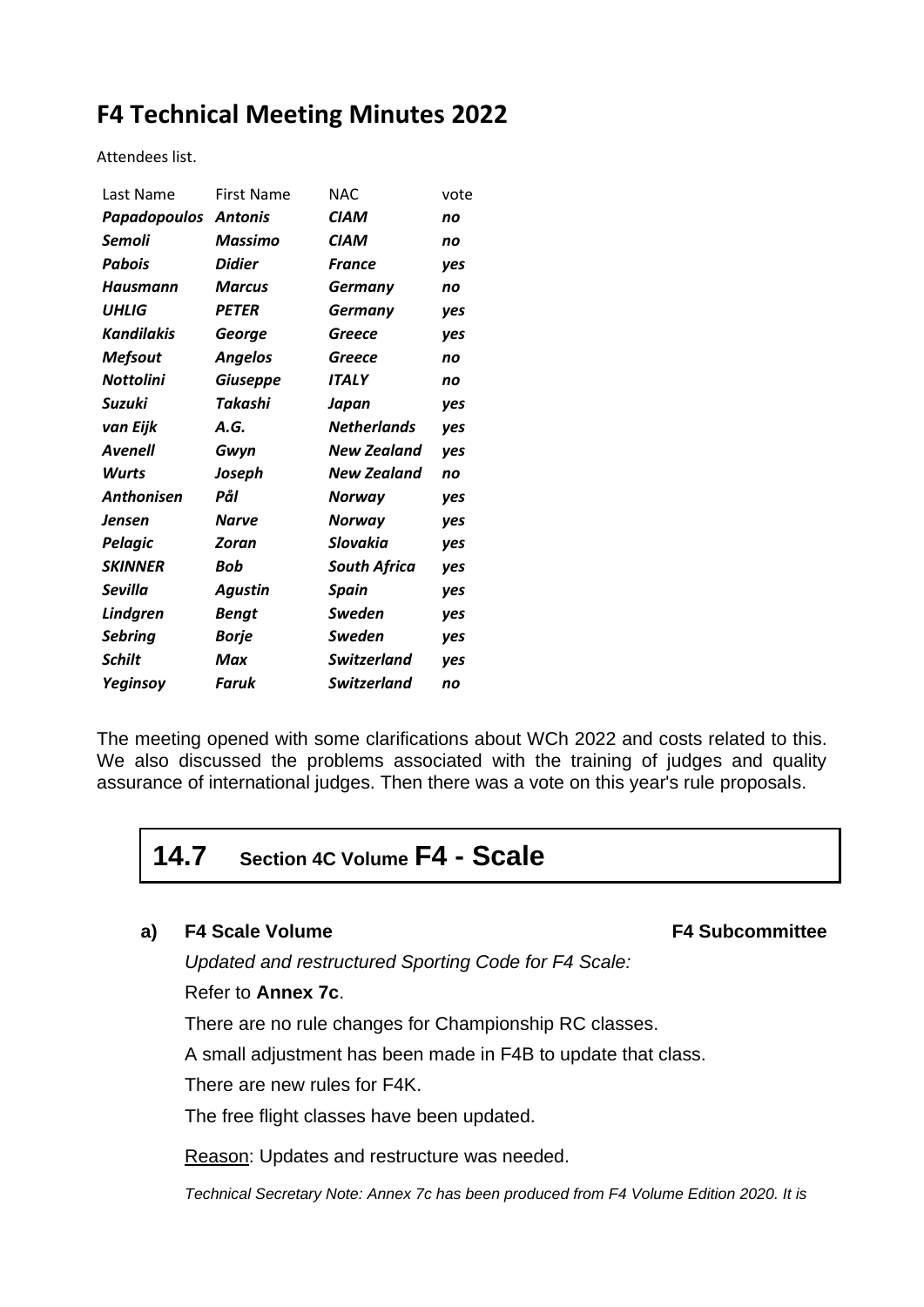*strongly recommended that the proposed changes be transferred to the master 2022 Edition of the F4 Volume, despite the effort that will entail. Only new rules should be marked with double lines. If any of the following proposals are accepted, please provide instructions as to their placement in the restructured Volume.*

*F4 Subcommittee Voted 13 in favour of the proposal 1 abstained from voting*

*TM voted 13 in favour of the proposal and 1 abstained from voting.*

### **b)** F4C & F4H – 6.3.3 Official Flights France

*In sub-paragraph a), insert additional text as shown below. Note: the flying schedule for F4H refers to this section, so this amendment is applicable for both F4C & F4H.*

a) Each competitor will be called to fly three rounds, and must execute an official flight within the required time limit (see 6.3.4.) on each occasion to be eligible for flight points for that flight.

**For World Championships, at the end of the ranking resulting from these three flights, the first five competitors of the ranking are called to a fourth tie-breaking flight (fly-off) to establish the final ranking.**

**For this fourth flight, competitors will have to modify their flight program by replacing at least two manoeuvres or by modifying the sequence of at least two manoeuvres, compared to the flight program of previous flights.**

In the case of two flight lines (see 6.1.4) each competitor will fly four rounds, two in front of each panel of judges and two on each flight line and the lower score from each panel will be deleted.

Reason: Beyond the very low renewal of models in International competitions, we have seen during the most recent World Championships a status quo at the top of the ranking after the second flight. Since the ranking can be established with the static score and the average of two flights, the third flight doesn't bring any major change.

Reducing the number of qualifying flights from three to two for all competitors would be very restrictive for competitors not involved in this fly off sequence, especially considering the costs involved in participating in such competitions.

Moreover, we could also observe a kind of "routine" for flight programs, certainly optimized for the presentation of the models, but finally without risktaking and scarcely attractive for the public at this level of competition.

During recent World Championships, for example at Meiringen 2018, the podium was fixed after the second flight. The third flight, with a program identical to the two previous ones, brought nothing in terms of attractiveness and competition.

**c) F4C – 6.3.10 Final Scoring France**

*After the first paragraph in this section, add new text as shown below:*

For each competitor, add the normalised static score earned in 6.1.10. to the